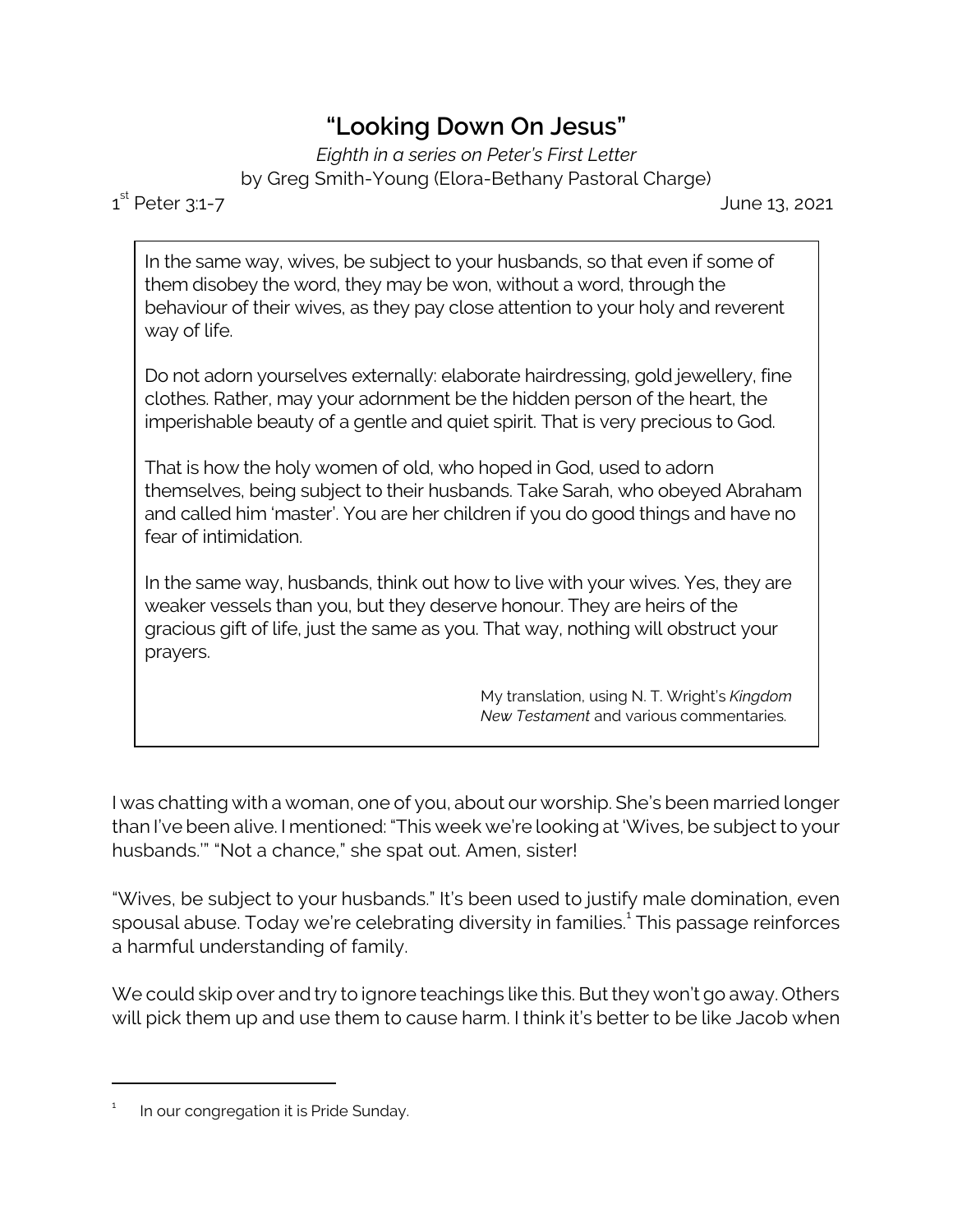he wrestled with God.<sup>2</sup> We need to wrestle with these. We might be wounded along the way. God will give blessing, even in the battling.

What can we wrestle from this?

II

In their culture, a family was ruled by the senior male (the *pater familias*). He had authority over everyone in the household: his children, any grandchildren, enslaved persons, others living under his roof, and his wife. He was expected to build his wealth, raise children to be good citizens, regulate everyone's morality and punish wrongdoing, and ensure the gods were properly worshipped. Everyone in the household was subject to him. $3$ 

A wife had authority over the children, enslaved, and others, but she was always subject to her husband. Why?

(Here's what *they* thought. Don't shoot the minister!) *They believed . . . women are by nature inferior to men. A woman cannot reason. Her emotions rule her. Left to her own, she will make poor decisions, be immoral, wicked, out of control, and not trustworthy. She needs a strong man to rule her:*<sup>4</sup>

That's painful. Lies. Hateful. Dehumanizing. It's still around. It causes real harm. Many of you have experienced it.

Peter writes to women living under this. *"Wives, be subject to your husbands."* They know that. They already have to. Can it be anything different?

Let's hope.

III

There is this small group. It's attracting people from all walks of life, and especially those who are poor, enslaved, and women. Women are giving leadership alongside

<sup>2</sup> Genesis 32:24-32.

<sup>3</sup> See Wikipedia contributors, "New Testament household code,"Wikipedia, The Free Encyclopedia, [https://en.wikipedia.org/w/index.php?title=New\\_Testament\\_household\\_code&oldid=995916031](https://en.wikipedia.org/w/index.php?title=New_Testament_household_code&oldid=995916031) (accessed June 9, 2021) and "Pater familias," Wikipedia, The Free Encyclopedia, [https://en.wikipedia.org/w/index.php?title=Pater\\_familias&oldid=1021893447](https://en.wikipedia.org/w/index.php?title=Pater_familias&oldid=1021893447) (accessed June 9, 2021).

<sup>4</sup> Paul Achtemeier, quoted in Dennis R. Edwards, 1 Peter, The Story of God Bible Commentary (Grand Rapids MI: Zondervan, 2017), 86 n. 1.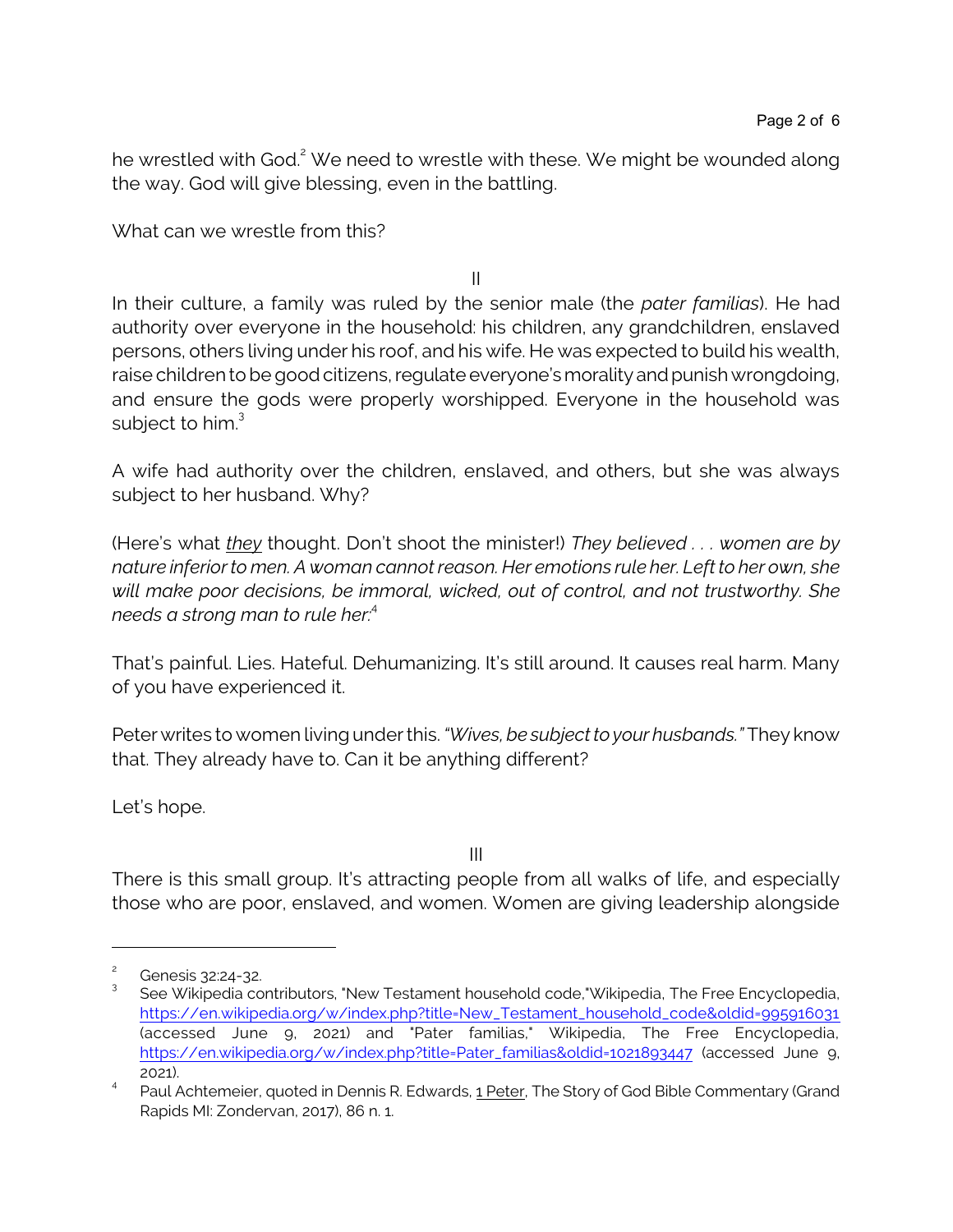men. They all say they belong to Jesus their King and are loyal to him. He's their God. They worship him.

A *pater familias* discovers his wife is part of this group. How might he react?

She's got friends whom he does not know; she's not supposed to. She's worshipping a god her husband does not know; she's not supposed to. He's suspicious. He'll watch her closely. *"Is she attacking my authority? Is she undermining me? Can I trust her? Should I punish her?"* He has all the power over her. She is in danger. 5

Once I get what's going on behind this letter, Peter's message starts looking like a defensive strategy. *Wives, be subject to your husbands. Avoid conflict with them. Faithfully follow Jesus, but if at all possible, do not be seen to be undermining your husband's authority.<sup>6</sup>*

He calls women *"the weaker vessel."* I've always winced at that. But now I think Peter is just getting at the power dynamic. Women were weaker: legally, socially, often physically.<sup>7</sup> Where there is oppression and violence — in a society, in a home — people who are "weaker" learn to be wise and strategic, to get by and stay safe. Peter is saying: *Be wise, be strategic, because your husband will be watching you closely.<sup>8</sup>*

IV

*He is watching you closely! So be even more strategic. For your husband, be like Jesus.*

Remember, the husband opposes the Jesus movement. Peter says he *"disobeys the word,"* the good news of Jesus. 9 She might win him over to the faith, without saying a word. *Influence by your example. Show him the holy and reverent way you are living. Show him Jesus.*

Peter talks about how she dresses. This has been misused by men to tell women how they should look. That's what is happening to these wives, by their culture. How she

<sup>5</sup> Karen H. Jobes, 1 Peter, BECNT (Grand Rapids, MI: Baker Academic, 2005), 203.

<sup>6</sup> Peter focuses most of his attention on Christian wives whose husbands are not believers. That itself is remarkable. Social instructions of the time were usually addressed to the dominant person in the relationship (husbands, not wives; parents, not children; masters, not those enslaved). The dominant party was assumed to be the only one with moral agency. See Richard B. Hays, The Moral Vision of the New Testament (San Francisco, CA: Harper One, 1996), 65-65.

<sup>7</sup> Edwards, 133.

<sup>8</sup> Edwards, 129.

<sup>9</sup> See  $1<sup>st</sup>$  Peter 1:23, 25.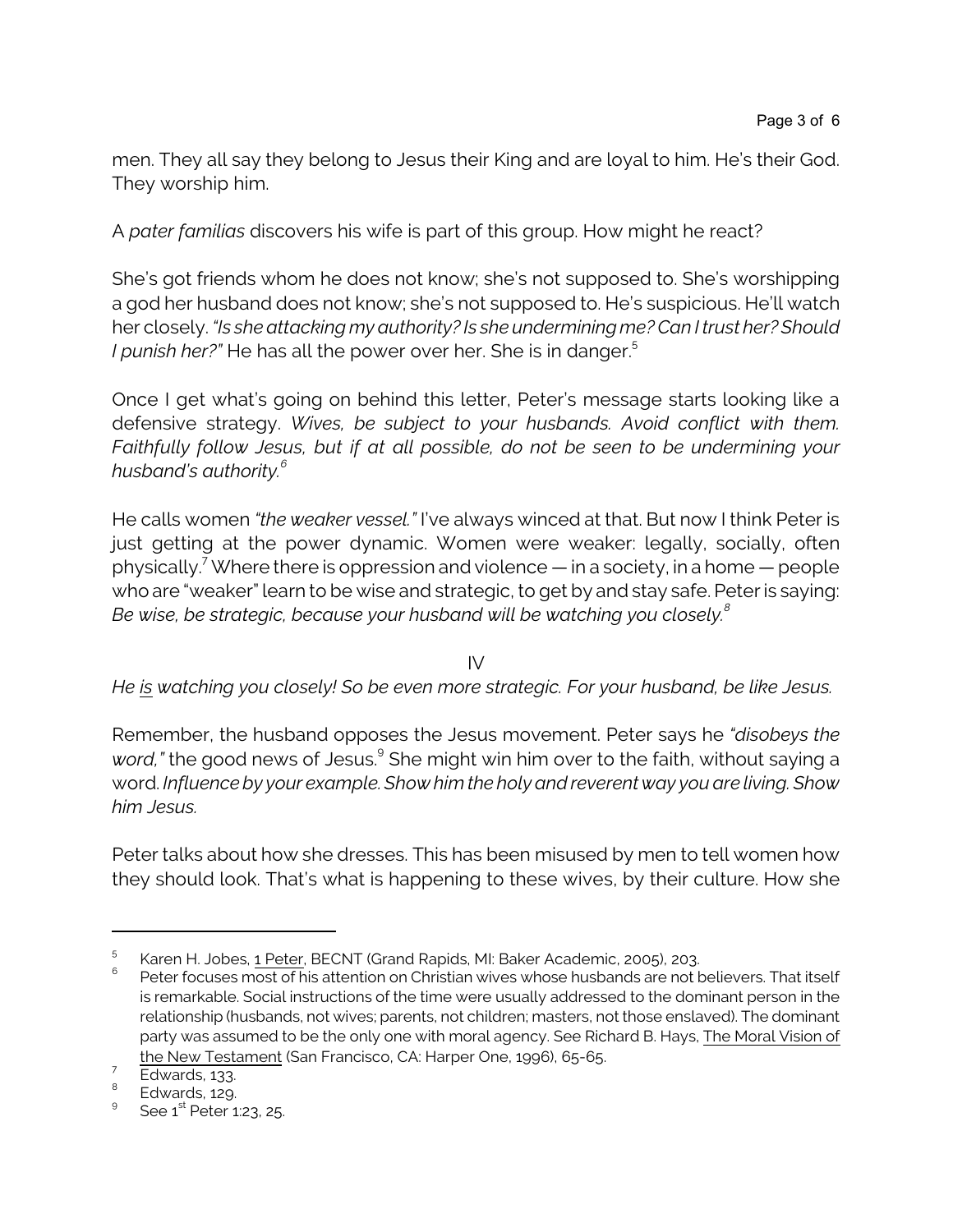looks says who she is.<sup>10</sup> (Have we changed that much?)

Peter undermines that. He knows that what matters to God is the person, not the performance.<sup>11</sup> Dressing up for her husband is what's expected. Not what matters.

It's how she lives: how she is with others in the household, including those over whom she has authority; how she is with neighbours; how she is with her husband. This will show him the *"hidden person of the heart."* Unlike outside beauty, it cannot be bought now that shops are open.<sup>12</sup> This inner-beauty won't fade away.

She belongs to Jesus. She is filled with the Holy Spirit. So she will show *"a gentle and quiet spirit."* Don't worry guys, that's not only for women. Quiet: that's a person's spirit in whom God will dwell. $^{\rm 13}$  Gentle: that's a person to whom God's kingdom will be given.<sup>14</sup> That's Jesus.<sup>15</sup>

Showing him Jesus can win her husband over. That's the deeper strategy Peter is sketching out.<sup>16</sup>

 $\sqrt{}$ 

He does give some attention to Christian husbands, the *patres familias*. With their wives these husbands share in the same salvation, the gracious gift of God in Jesus Christ. These men are being shaped by Jesus into a new way of living. How does this change their relationship?

Listen to what Canadian theologian Douglas Harink says about this:

*The authoritarian husband or domineering male fundamentally fails to understand God and the gospel — so much so that his prayers, which*

<sup>10</sup> Joel B. Green writes, ""To a degree difficult to fathom today, a person *was* her clothing." Quoted in Edwards, 131.

<sup>11</sup> *"God doesn't look at things like humans do. Humans see only what is visible to the eyes, but the Lord sees into the heart."* 1<sup>st</sup> Samuel 16:7 (CEB).

<sup>&</sup>lt;sup>12</sup> This weekend, the pandemic restrictions on in-person shopping were partially lifted.

 $13$  Isaiah 62:5.

 $^{14}$  Matthew 5:5.

Matthew 11:29.

I have not discussed vv. 5-6, in which Peter refers to"holy women" from long ago. He uses Sarah in particular as an example. In Jewish tradition, Sarah was a model of a woman of virtue. Her husband Abraham, as a man, had greater status in her society. That's how she addressed him, as her "lord" (or "master.) Sarah herself was addressed by a similar title by someone who was of inferior status to her, Hagar who was enslaved. See Edwards, 132.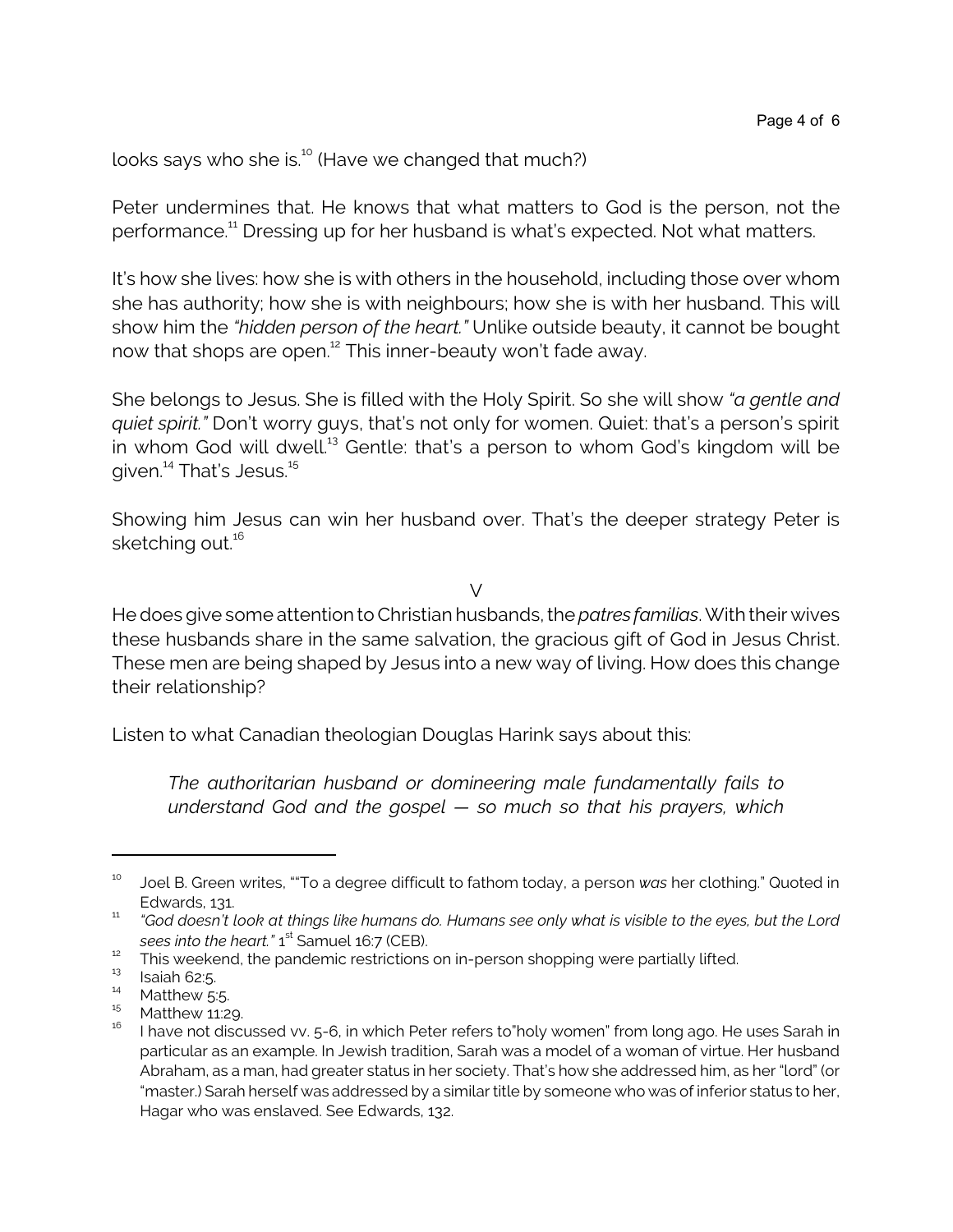*depend from beginning to end on God's grace, may also be 'hindered' (3:7). For how can he call upon the grace of God when he refuses to acknowledge that he is a sharer in that grace with women?* <sup>17</sup>

I think wrestling with this passage, and all troubling teachings of Scripture, is fruitful. We might discover that they don't really say what we first think. What Peter says, primarily to wives but also husbands, cuts through the stereotypes and expectations of his time.

Peter's message cuts through ours too.

I notice a pattern.<sup>18</sup>

Peter talks to husbands. He says they should act *"in the same way"* as their wives. He talks to wives, and says they should act "*in the same way*" as their slaves.

VI

We'd expect the hierarchy of examples to flow upward. Play basketball? Learn from Mike.<sup>19</sup> Succeed in business? Learn from people like Anita Roddick and Draymond John.<sup>20</sup> Make movies? Learn from Bong Joon-ho.<sup>21</sup> Teach math. Learn from my friend Deb Jagger from Elmira, one of the best math teachers in Canada.<sup>22</sup>

Peter reverses that. Learn by looking down society's hierarchy.

Husbands, look to your wives to teach you. Wives, look to your slaves to teach you. Enslaved people, look to . . . remember?

Jesus.

Those with more power need to learn about following Jesus from those with less power.

Jesus experts are those whom our world has pushed out, ostracized, judged,

<sup>&</sup>lt;sup>17</sup> Douglas Harink, 1 & 2 Peter, Brazos Theological Commentary on the Bible (Grand Rapids MI: Brazos, 2009), 89.

 $18$  Edwards, 133.

<sup>&</sup>lt;sup>19</sup> [https://en.wikipedia.org/wiki/Be\\_Like\\_Mike](https://en.wikipedia.org/wiki/Be_Like_Mike)

<sup>&</sup>lt;sup>20</sup> [https://en.wikipedia.org/wiki/Anita\\_Roddick](https://en.wikipedia.org/wiki/Anita_Roddick) and [https://en.wikipedia.org/wiki/Daymond\\_John](https://en.wikipedia.org/wiki/Daymond_John).

<sup>21</sup> [https://en.wikipedia.org/wiki/Bong\\_Joon-ho](https://en.wikipedia.org/wiki/Bong_Joon-ho)

<sup>22</sup> [ca.sports.yahoo.com/news/knowledgehook-impact-awards-educators-awarded-192100292.html](https://ca.sports.yahoo.com/news/knowledgehook-impact-awards-educators-awarded-192100292.html)